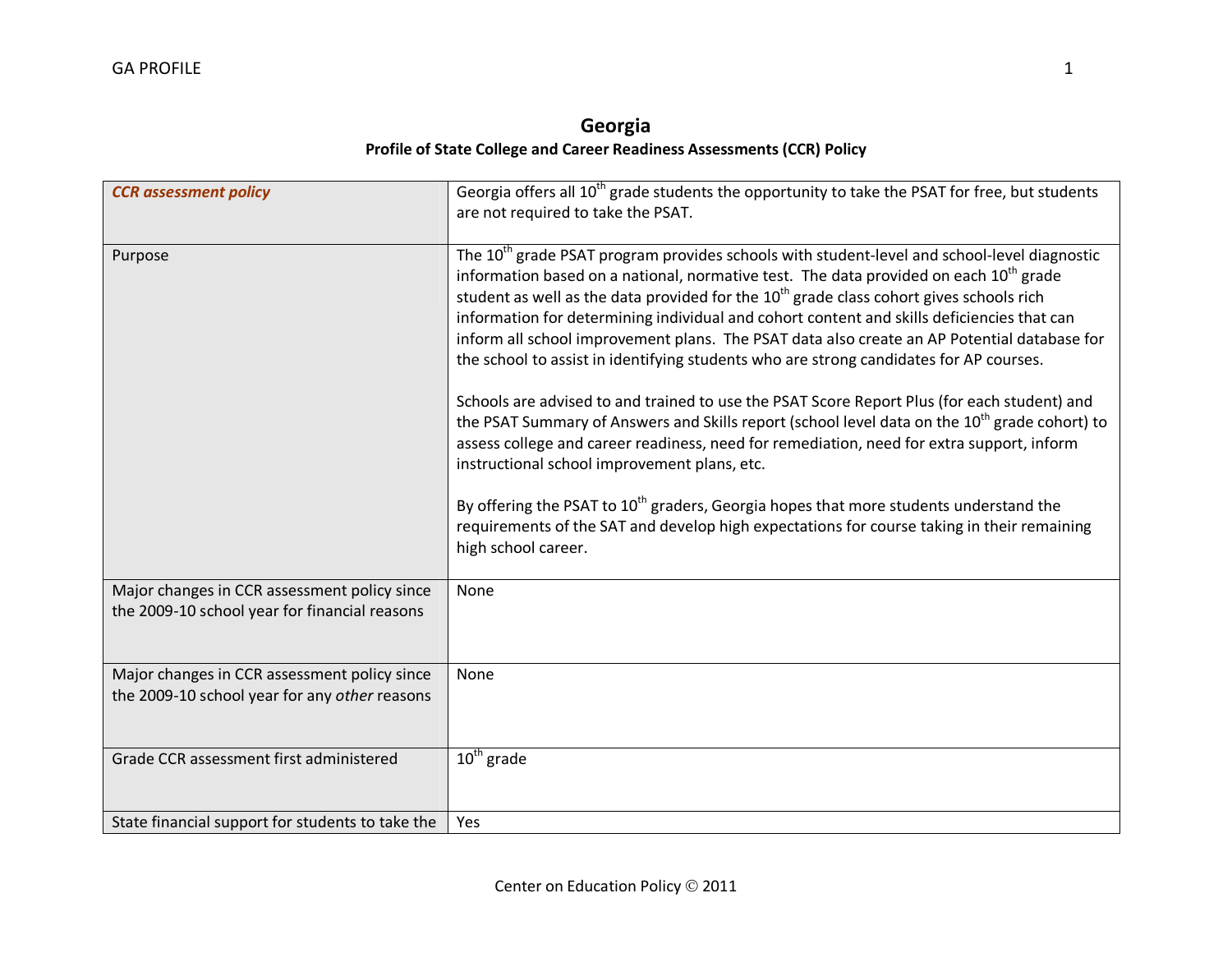| <b>CCR</b> assessment                                                            |                                                                                             |
|----------------------------------------------------------------------------------|---------------------------------------------------------------------------------------------|
|                                                                                  |                                                                                             |
|                                                                                  |                                                                                             |
| Is the CCR assessment administered during the                                    | Yes, the College Board sets the date and requires that testing begin in each school at or   |
| regular school day?                                                              | around 8:30 a.m.                                                                            |
|                                                                                  |                                                                                             |
|                                                                                  |                                                                                             |
| Is the CCR assessment used by postsecondary                                      | <b>No</b>                                                                                   |
| institutions for undergraduate admission                                         |                                                                                             |
| purposes?                                                                        |                                                                                             |
|                                                                                  |                                                                                             |
| Is the CCR assessment used by postsecondary                                      | <b>No</b>                                                                                   |
| institutions for placement purposes?                                             |                                                                                             |
|                                                                                  |                                                                                             |
|                                                                                  | <b>No</b>                                                                                   |
| Granted exemptions on college placement<br>exams for students who meet a certain |                                                                                             |
| standard on the CCR assessment                                                   |                                                                                             |
|                                                                                  |                                                                                             |
|                                                                                  |                                                                                             |
| Is postsecondary institution course credit                                       | <b>No</b>                                                                                   |
| awarded for performance on the CCR<br>assessment in any way?                     |                                                                                             |
|                                                                                  |                                                                                             |
|                                                                                  |                                                                                             |
| Is the CCR assessment used in any way by                                         | <b>No</b>                                                                                   |
| potential employers?                                                             |                                                                                             |
|                                                                                  |                                                                                             |
| Impact of adoption of the common standards                                       | Georgia is a governing state in PARCC. The PARCC common assessment plan will allow          |
| on state CCR assessment policies                                                 | Georgia to provide students, teachers and parents annual assessments in grades 3 through 11 |
|                                                                                  | to determine how the student is positioned to be college and career ready upon exiting high |